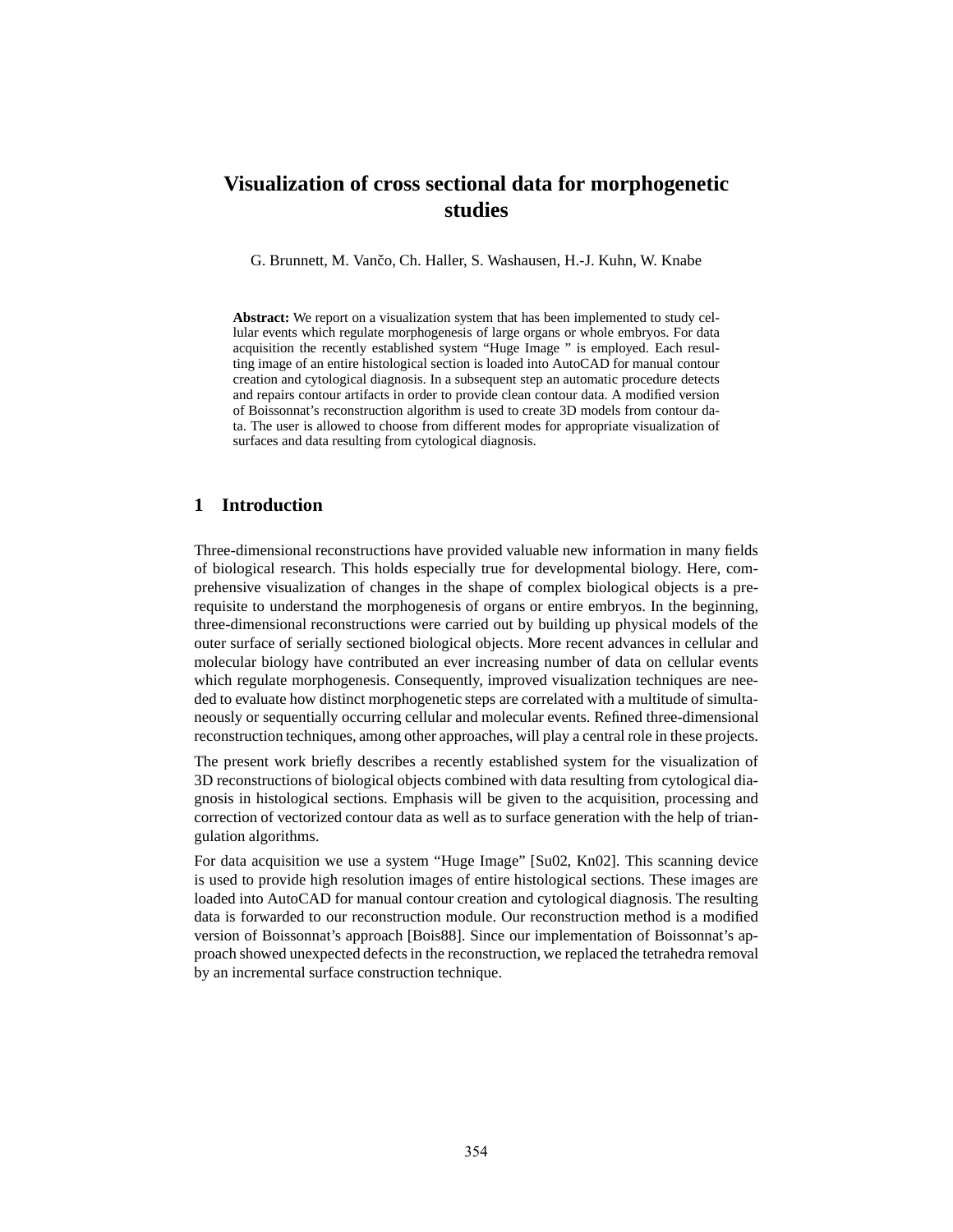#### **2 Data acquisition**

Figure 1 demonstrates how vectorized contour data are acquired from intact biological objects. Details of the embryos and of the preparation procedures used are specified in [KSK00]. Resin-embedded embryos are completely serially sectioned at 1*µ*m section thickness. To visualize surfaces and cellular details of the object, histological serial sections are routinely stained with hematoxylin/Heidenhain [Ro89]. For image acquisition, stained sections are scanned with "Huge Image" [Su02, Kn02]. Major components of this scanning system are a digital camera (Axiocam HR, Zeiss, Göttingen, Germany), a light microscope with motorized z-drive (Axioskop 2 MOT, Zeiss) and a motorized scanning table (Märzhäuser, Wetzlar, Germany), all connected to a PC. This PC is run with Windows 2000 (Microsoft, Berlin, Germany), with MosaiX (KS400 Zeiss) for image acquisition, and is equipped with two 350 MHz CPUs, 50 GB hard disk memory, and 640 MB working memory. "Huge Image" permits scanning at variable resolutions. Thus, the degree of object detail required and the expense of time needed for scanning can be adjusted for a broad range of biological applications. Different from other systems, scanning is also feasible with maximum resolution of the light microscope [Su02, Kn02]. Small scanned images from all single fields of view of the camera are automatically assembled to one "huge image" of the entire histological section. In KS400 (Zeiss) the scanning procedure can be individually modified by macros. We have implemented free adjustment of the number of slides, the number of scanned sections on each slide, the scanned area of each section, the autofocus device, and the blank field correction [Su02]. With the help of graphics tablets (Intuous A3, Wacom, Krefeld, Germany, contours of the biological object are manually vectorized (Fig. 1) in AutoCAD 2000i (Autodesk GmbH, München, Germany). In biological objects, contours of interest are often penetrated by other contours, e.g. vessels which invade the brain. Consequently, commercially available programs for automatized contour recognition could not be successfully applied. Following vectorization, supernumerary vertices of the contour lines which, in part, resulted from automatized joining of individually drawn segments of the contours were weeded with Polyline specialist 2.04 (Four Dimension Technologies, Bangalore, India). Next, vectorized sections are realigned predominantly by external fiducials [Kn02]. It is important to note that the AutoCAD data exported to the visualization system is organized to the different surfaces, i.e. each exported file contains only contours belonging to the same surface of the object.

During the manual contour creation several types of errors and problems can be introduced into the data by the human operator. Since our reconstruction program is sensitive to certain point configurations we found it necessary to implement a preprocessing procedure that detects and removes these special cases.

#### **3 Surface reconstruction**

After application of the cleaning procedure the data can be used as input for our reconstruction algorithm that is a modified version of Boissonnat's approach [Bois88].

The original method of Boissonnat consists of three major steps. Initially, the Delaunay tetrahedralization of the given data set is computed. In the second step certain tetrahedra are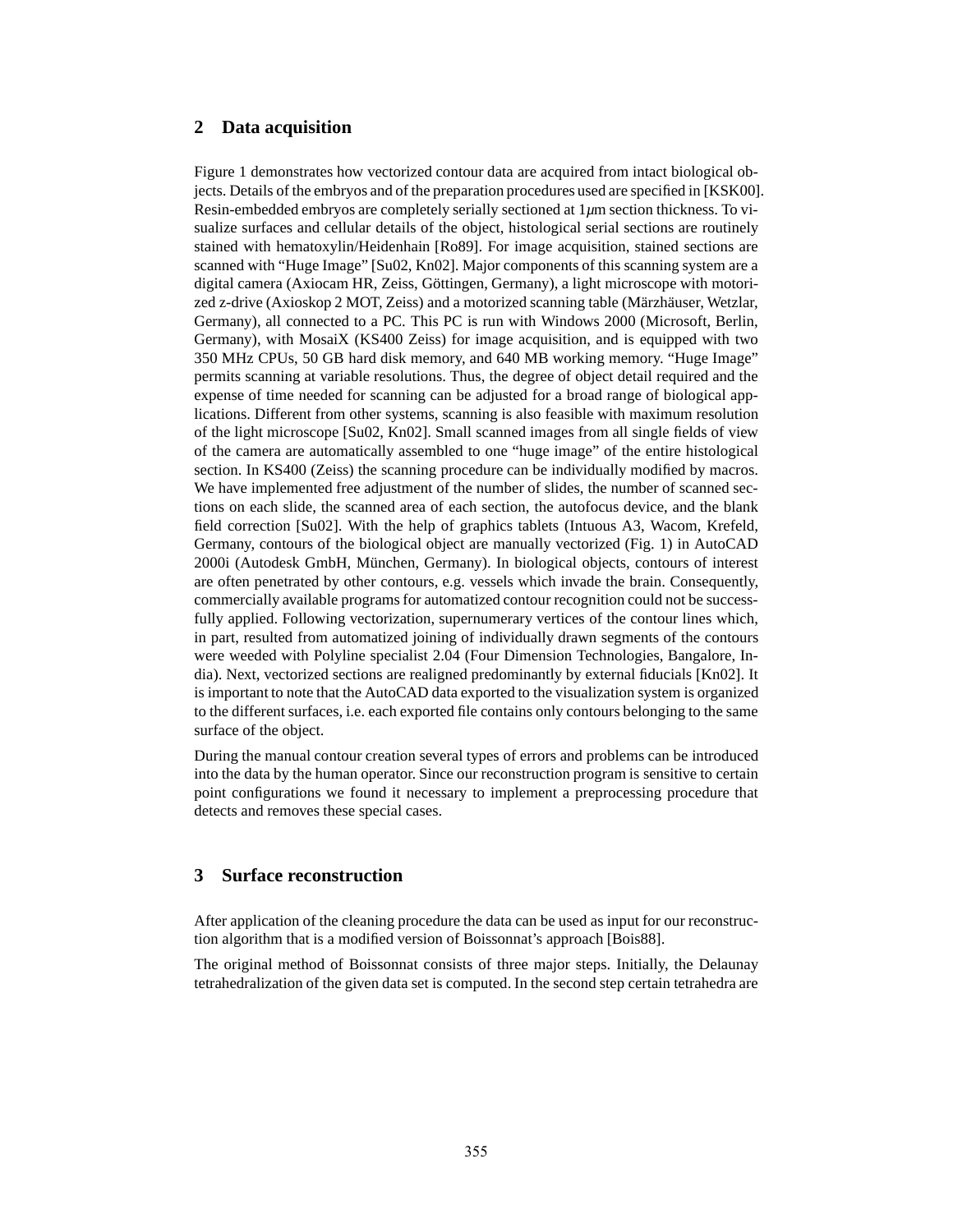

Abbildung 1: Acquisition of contour data from biological objects

removed from the convex hull to create a volumetric reconstruction of the original object. Finally, the boundary triangles are extracted from the tetrahedra set to obtain a description of the object's boundary. Our method modifies this approach by substituting the steps of tetrahedra removal and surface extraction by an incremental surface construction technique that is performed on the triangles of the complete tetrahedra set.

In the case of reconstruction from contours all data points lie in parallel planes. It has been shown in [Bois88] that in this situation the Delaunay tetrahedralization can be computed efficiently based on the Delaunay triangulations of the contours in the sections. However, it is not guaranteed that the Delaunay triangulation of the vertex set of a contour contains all contour edges. If some contour edges are not present in the Delaunay triangulation, additional points on these edges have to be inserted into the data set.

The dual graph of the Delaunay triangulation is the *Voronoi diagram*, see e.g. [Rou98] for basic definitions.

For the Voronoi diagram of the vertex set of contour lines one can define the following important subgraphs. The *internal Voronoi skeleton (IVS)* is formed by those Voronoi edges that are dual to Delaunay edges which lie in the interior of a contour. In the same way the *external Voronoi skeleton (EVS)* consists of those Voronoi edges dual to Delaunay edges in the exterior of any contour (see fig. 2 **a)**).

If the points density is sufficiently high, the external Voronoi skeleton separates different contours and concavities of non-convex contours. The quality of the reconstruction can be improvd by inserting additional points into one section that are projections of points from the EVS of a neighboring slice, see fig. 2 **b)**.

From the triangulations of two neighboring sections  $S_1$  and  $S_2$  the Delaunay tetrahedralization can be obtained by constructing three different types of tetrahedra. The first type, *T*1 tetrahedra (fig. 3 **a**)) is obtained in the following way: let  $\mathcal T$  denote a triangle in the lower contour  $S_1$  and *V* be the Voronoi vertex dual to  $\mathcal T$ . Then *V* is orthogonally projected onto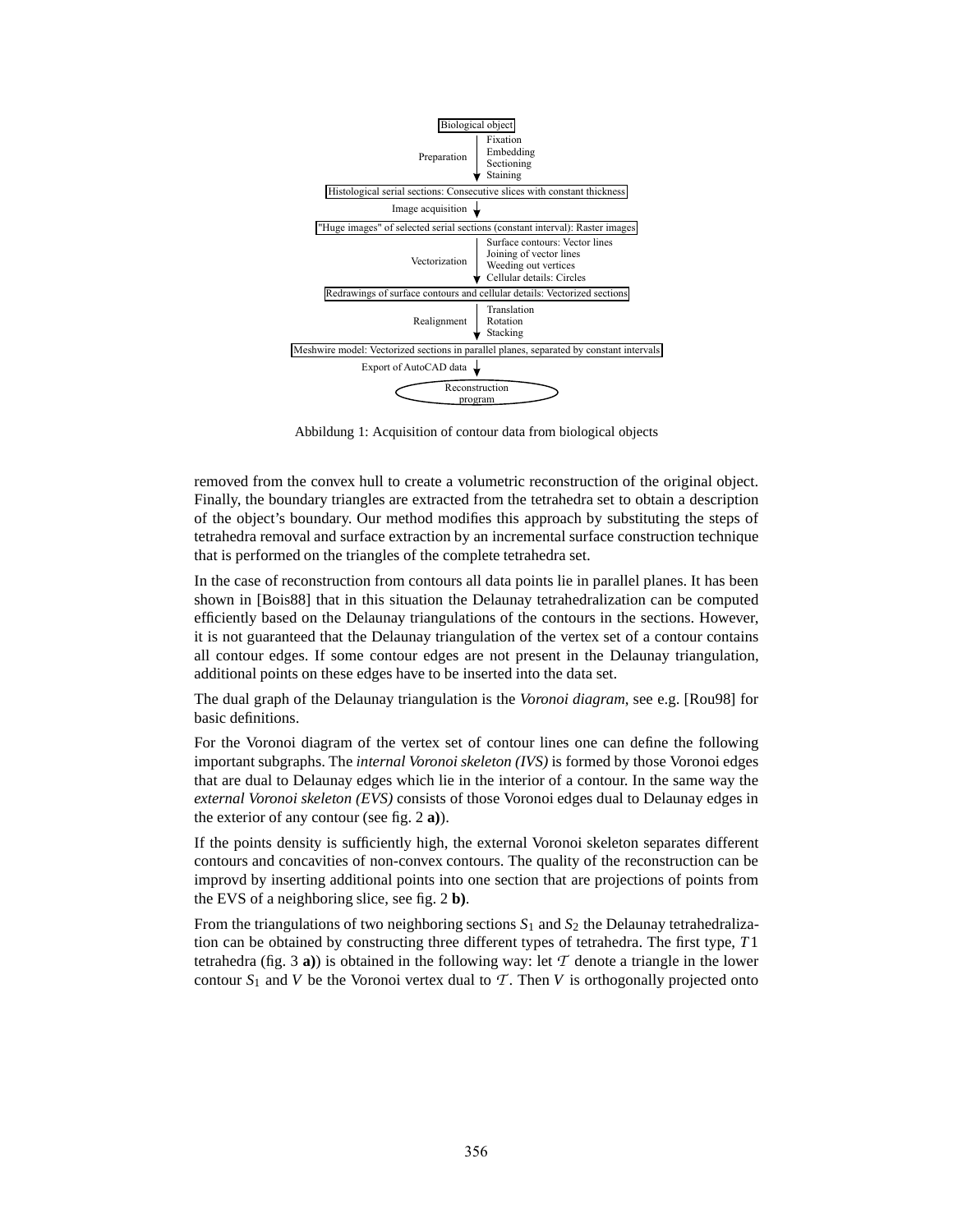

Abbildung 2: Voronoi skeletons

*S*<sup>2</sup> and the closest data point *P* in *S*<sup>2</sup> to this projection is determined. The tetrahedron *T*1 is formed by the vertices of *T* and *P*.

The  $T2$  tetrahedra (fig. 3 **b**)) are formed in the analogous way by joining a triangle  $T$  in  $S_2$  with a point in  $S_1$  that is closest to the projection of the Voronoi vertex dual to  $T$ . A tetrahedron of type  $T12$  is formed from vertices of a Delaunay edge in  $S_1$  and a Delaunay edge in  $S_2$ . The criterion for merging two Delaunay edges into one  $T12$  tetrahedron is an intersection of the dual Voronoi edges orthogonally projected to one section (fig. 3 **c)**). In the fig. (fig. 3 **d)**) the complete tetrahedralization of one layer is shown.



Abbildung 3: Tetrahedralization: **a)** T1 tetrahedra, **b)** T2 tetrahedra, **c)** T12 tetrahedra, **d)** complete tetrahedralization (with subsequent elimination)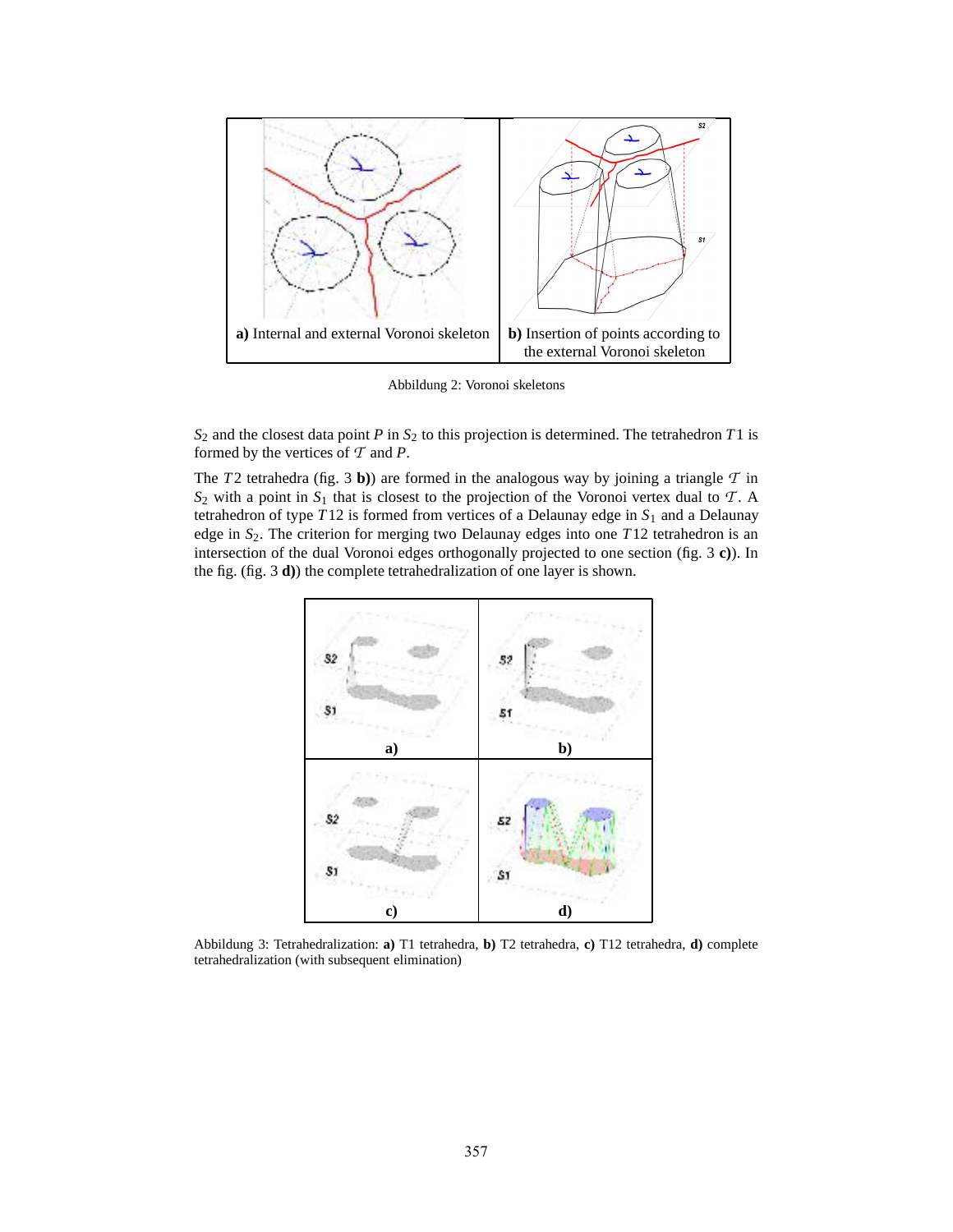For the sculpturing process Boissonnat has formulated a set of criteria for the removal of tetrahedra from the convex hull. However, we observed that several undesirable tetrahedra configurations may occur for which no removal criterion has been formulated. In fig. 4 one of these cases is illustrated that we refer to as a 'boundary fold-over'. This case can be easily detected (there are some contour edges with 4 incident triangles), but it is difficult to determine automatically, which tetrahedra have to be removed.



Abbildung 4: Defects on the object's surface

Therefore we developed a new procedure that directly constructs a surface from the tetrahedralization. Since we enforce that each edge of the triangulation is incident only to two triangles, unwanted cases as boundary fold-overs are avoided.

At first the tetrahedra neighborhood information (data structure) for all layers have to be created. Then the procedure takes one layer and creates a list of candidate triangles for which we assume the position on the object's surface. For complicated surfaces with many concavities only a few triangles are on the object's surface (the remaining ones lie "under" tetrahedra which have to be removed). The probability that we choose a wrong triangle is high and if the surface creation process fails, the procedure should be able to take the next triangle from the candidate list and repeat the searching.

The tetrahedra parsing is illustrated in the fig. 5: the bottom right image shows the correct surface which should be extracted from the tetrahedralized surface shown on the left images. Two parsing steps after the starting triangle the procedure detects an edge *e* with two triangle neighbors. The procedure saves this ambiguous edge *e* into a stack, chooses one triangle neighbor and continues parsing. During parsing all visited contour edges are marked. After two next steps of parsing the path 1 (upper image) the procedure detects that the path would return on a marked contour edge (upper contour - the rear side of the black tetrahedron). This contradicts to our definition of a correct surface and therefore the path 1 is deleted, the procedure pops from the stack the edge *e* and chooses the path 2 (bottom image), which creates a correct object's surface.

Fig. 6 shows reconstructions computed with the described method. The system can visualize any number of surfaces and offers a large variety of visualization options as color, lights, transparency, depth cueing, motion, animation etc.

**Acknowledgements:** This work was supported by grants BR 1185/4-1 (4-2) and KN 525/1- 1, 1-2 of the Deutsche Forschungsgemeinschaft (DFG).